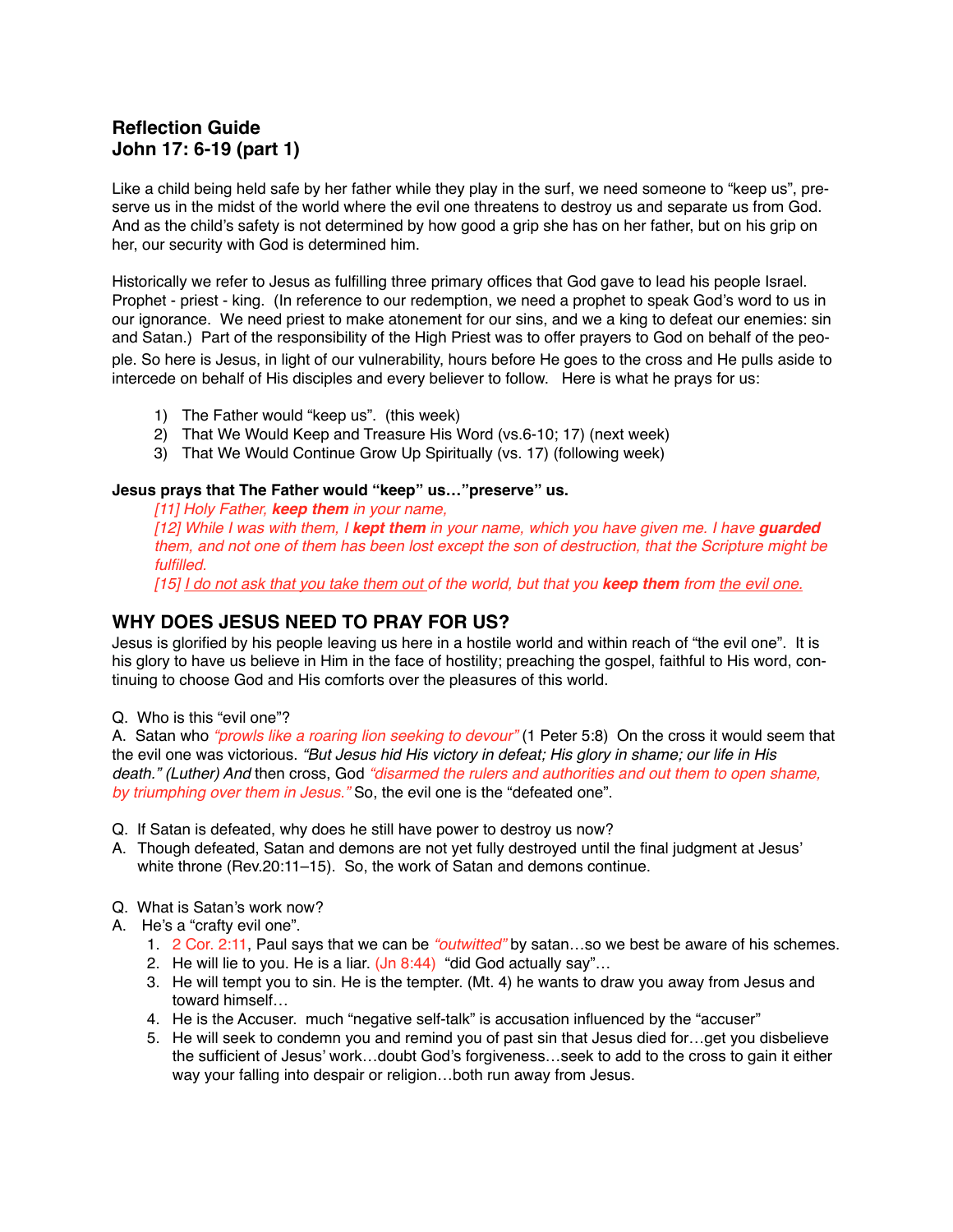## **WHAT IS JESUS ASKING THE FATHER TO DO?**

Jesus prays for US against the specific work of the evil one. For our "faith in His Word"…"growth in holiness"…"unity". Satan desires to draw us away from The Truth; away from Holiness; create disunity in God's people. Therefore, departure from the truth of God's Word, lack of growth, disunity are not *"merely flesh wounds"* (Monty Python) Jesus prays for our "keeping"…"protection"…our preservation because we have no power of self-preservation...can't keep ourselves in faithfulness, in truth, in unity. The only answer to the preservation of God's people in the midst of a hostile world and the schemes of an evil enemy…is THE PROTECTION OF GOD THE FATHER.

### **Jesus prayed (and still prays) for YOU. Have you ever really considered this? What difference does this make?**

### **When you think about your relationship to God, who's "grip" do you consider most? Your hold on him or his hold of you?**

#### **Have you seen one as dependent upon the other? How?**

#### **But if you are already redeemed, what do you need ongoing protection from?**

#### **WHY SHOULD WE HAVE CONFIDENCE IN JESUS AS OUR HIGH PRIEST?**

God instituted a system that pointed to the costliness of sin, the need for punishment, and pointed to the forgiveness of God that would come when the perfect sacrifice came. The sacrificial system made people aware of the costliness of sin and the need for a penalty. But they were also reminded of God's forbearance. Before Jesus executed out redemption through the cross, God withheld His wrath against sinners as a sign of His forbearance. Not forgiveness. The blood of bulls and goats could never atone for sin, it just delayed its judgment.

Hebrews 7:23-27 *23 The former priests were many in number, because they were prevented by death from continuing in office, 24 but he holds his priesthood permanently, because he continues forever. 25 Consequently, he is able to save to the uttermost those who draw near to God through him, since he always lives to make intercession for them. 26 For it was indeed fitting that we should*  have such a high priest, holy, innocent, unstained, separated from sinners, and exalted above the *heavens. 27 He has no need, like those high priests, to offer sacrifices daily, first for his own sins and then for those of the people, since he did this once for all when he offered up himself.*

**1) Jesus was sinless.** The OT human high priest was conscious of the weakness of the people, sins of the people, proneness to wander and disobey…as he thought of that he had to own that he was amongst them…he was a sinner…he had to deal with his sin before he could do this on behalf of the people. If he was the only person in Israel...he still had to perform this sacrifice b/c he himself was a sinner but JESUS HAD NO SIN OF HIS OWN.

Hebrews 9: 25-27 *[25] Nor was it to offer himself repeatedly, as the high priest enters the holy places every year with blood not his own, [26] for then he would have had to suffer repeatedly since the foundation of the world. But as it is, he has appeared once for all at the end of the ages to put away sin by the sacrifice of himself. [27] And just as it is appointed for man to die once, and after that comes judgment, [28] so Christ, having been offered once to bear the sins of many, will appear a second time, not to deal with sin but to save those who are eagerly waiting for him.* 

**2) Jesus offered up himself.** *He* didn't offer up a bull, He offered Himself…once for all. It wasn't the blood of a bull that appeased the justice of God for sin, it was His own blood.